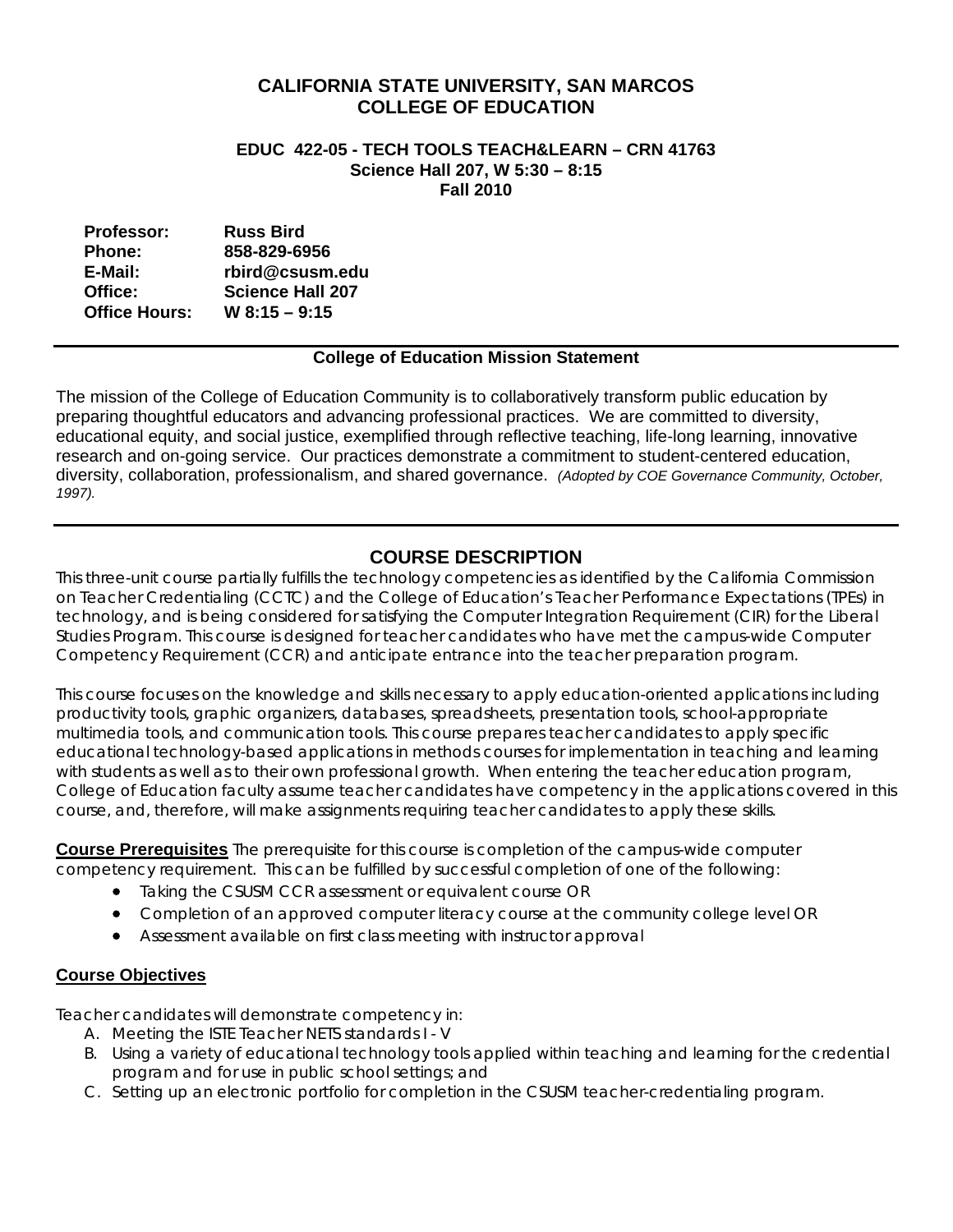# **Required Supplies**

NOTE: It is not necessary to purchase the educational software, as much of the specific software titles are available on the Web in demo-version and/or available on campus.

- A. ISTE Online Student Membership: (\$39.00). Must be purchased by 2<sup>nd</sup> class meeting.
- B. Task Stream Registration: http://www.taskstream.com (\$25 \$129) Register by 2<sup>nd</sup> class.
- C. USB storage device (1 gig or larger) or other storage solution: Due beginning of Week 2.
- D. Use of campus email account and WebCT for course communication (provided free)
- E. Usb headset with microphone

### **Authorization to Teach English Learners**

the infusion of content and experiences within the credential program, as well as additional coursework. This credential program has been specifically designed to prepare teachers for the diversity of languages often encountered in California public school classrooms. The authorization to teach English learners is met through Students successfully completing this program receive a credential with authorization to teach English learners. *(Approved by CCTC in SB 2042 Program Standards, August 02)* 

## **STUDENT LEARNING OUTCOMES**

This course is designed to help teachers seeking the Multiple and Single Subjects Credential to develop the skills, knowledge, and attitudes necessary to assist schools and districts in implementing an effective program for all students. The successful candidate will be able to merge theory and practice in order to realize a comprehensive and extensive educational program for all students. The following TPEs are addressed in this course:

• CSUSM Local TPE 14 – Technology (Educational Technology): This is based on ISTE NETS: see below

Teaching Performance Expectation (TPE 14) is based on ISTE NETS for teachers 2008 (See Nets for Teachers for detailed information).

- 1. Facilitate and Inspire Student Learning and Creativity
- 2. Design and Develop Digital-Age Learning Experiences and Assessments
- 3. Model Digital-Age Work and Learning
- 4. Promote and Model Digital Citizenship and Responsibility
- 5. Engage in Professional Growth and Leadership

## **California Teacher Performance Assessment (CalTPA)**

Beginning July 1, 2008 all California credential candidates must successfully complete a state-approved system of teacher performance assessment (TPA), to be embedded in the credential program of preparation. At CSUSM this assessment system is called the CalTPA or the TPA for short.

To assist your successful completion of the TPA a series of informational seminars are offered over the course of the program. TPA related questions and logistical concerns are to be addressed during the seminars. Your attendance to TPA seminars will greatly contribute to your success on the assessment.

Additionally, COE classes use common pedagogical language, lesson plans (lesson designs), and unit plans (unit designs) in order to support and ensure your success on the TPA and more importantly in your credential program.

the COE website provided at the website provided: http://www.csusm.edu/coe/CalTPA/ProgramMaterialsTPA.html The CalTPA Candidate Handbook, TPA seminar schedule, and other TPA support materials can be found on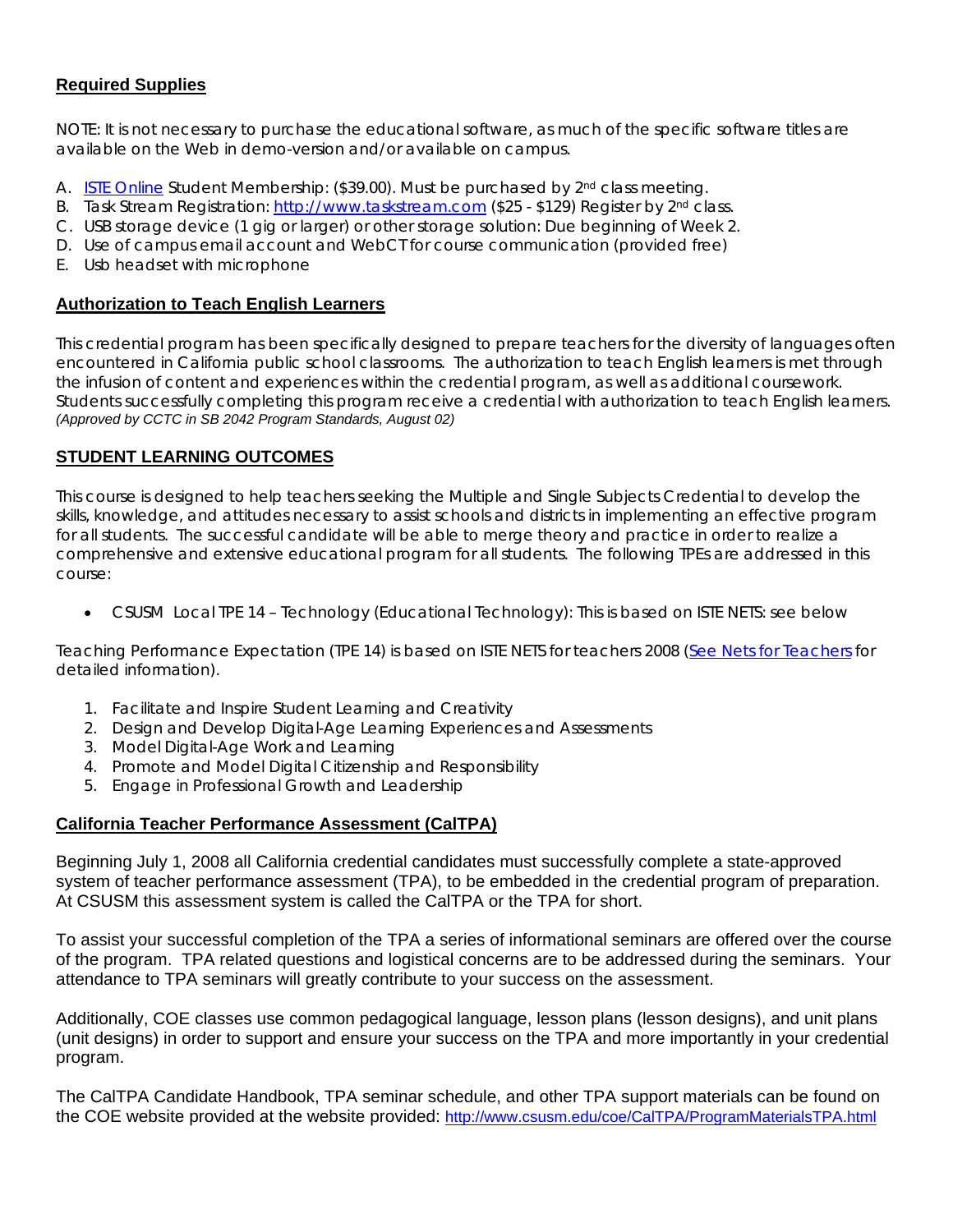# **College of Education Attendance Policy**

 should contact the instructor as soon as possible. *(Adopted by the COE Governance Community, December, 1997).* Due to the dynamic and interactive nature of courses in the College of Education, all students are expected to attend all classes and participate actively. At a minimum, students must attend more than 80% of class time, or s/he may not receive a passing grade for the course at the discretion of the instructor. Individual instructors may adopt more stringent attendance requirements. Should the student have extenuating circumstances, s/he

### **Students with Disabilities Requiring Reasonable Accommodations**

Students with disabilities who require reasonable accommodations must be approved for services by providing appropriate and recent documentation to the Office of Disable Student Services (DSS). This office is located in Craven Hall 5205, and can be contacted by phone at (760) 750-4905, or TTY (760) 750-4909. Students authorized by DSS to receive reasonable accommodations should meet with their instructor during office hours or, in order to ensure confidentiality, in a more private setting.

### **Course Requirements**

Completion of all assignments listed in the course agenda/schedule according to the instructions

### **Grading Standards**

Grades are calculated in WebCT. You will be able to track what your grade is at any particular time in the class. The total amount of points possible for the class is approximately 100. So the point value assignment to each assignment corresponds to the percent of the grade it is worth in the class. For example the Final Taskstream assignment is worth 25 points, thus 25% of the overall class grade.

### **All University Writing Requirement**

The university writing requirement of 2500 words will be fulfilled through the taskstream and journal writing assignments

#### **CSUSM Academic Honesty Policy**

"Students will be expected to adhere to standards of academic honesty and integrity, as outlined in the Student Academic Honesty Policy. All written work and oral presentation assignments must be original work. All ideas/materials that are borrowed from other sources must have appropriate references to the original sources. Any quoted material should give credit to the source and be punctuated with quotation marks.

Students are responsible for honest completion of their work including examinations. There will be no tolerance for infractions. If you believe there has been an infraction by someone in the class, please bring it to the instructor's attention. The instructor reserves the right to discipline any student for academic dishonesty in accordance with the general rules and regulations of the university. Disciplinary action may include the lowering of grades and/or the assignment of a failing grade for an exam, assignment, or the class as a whole."

Incidents of Academic Dishonesty will be reported to the Dean of Students. Sanctions at the University level may include suspension or expulsion from the University.

#### **Plagiarism:**

As an educator, it is expected that each student will do his/her own work, and contribute equally to group projects and processes. Plagiarism or cheating is unacceptable under any circumstances. If you are in doubt about whether your work is paraphrased or plagiarized see the Plagiarism Prevention for Students website http://library.csusm.edu/plagiarism/index.html. If there are questions about academic honesty, please consult the University catalog.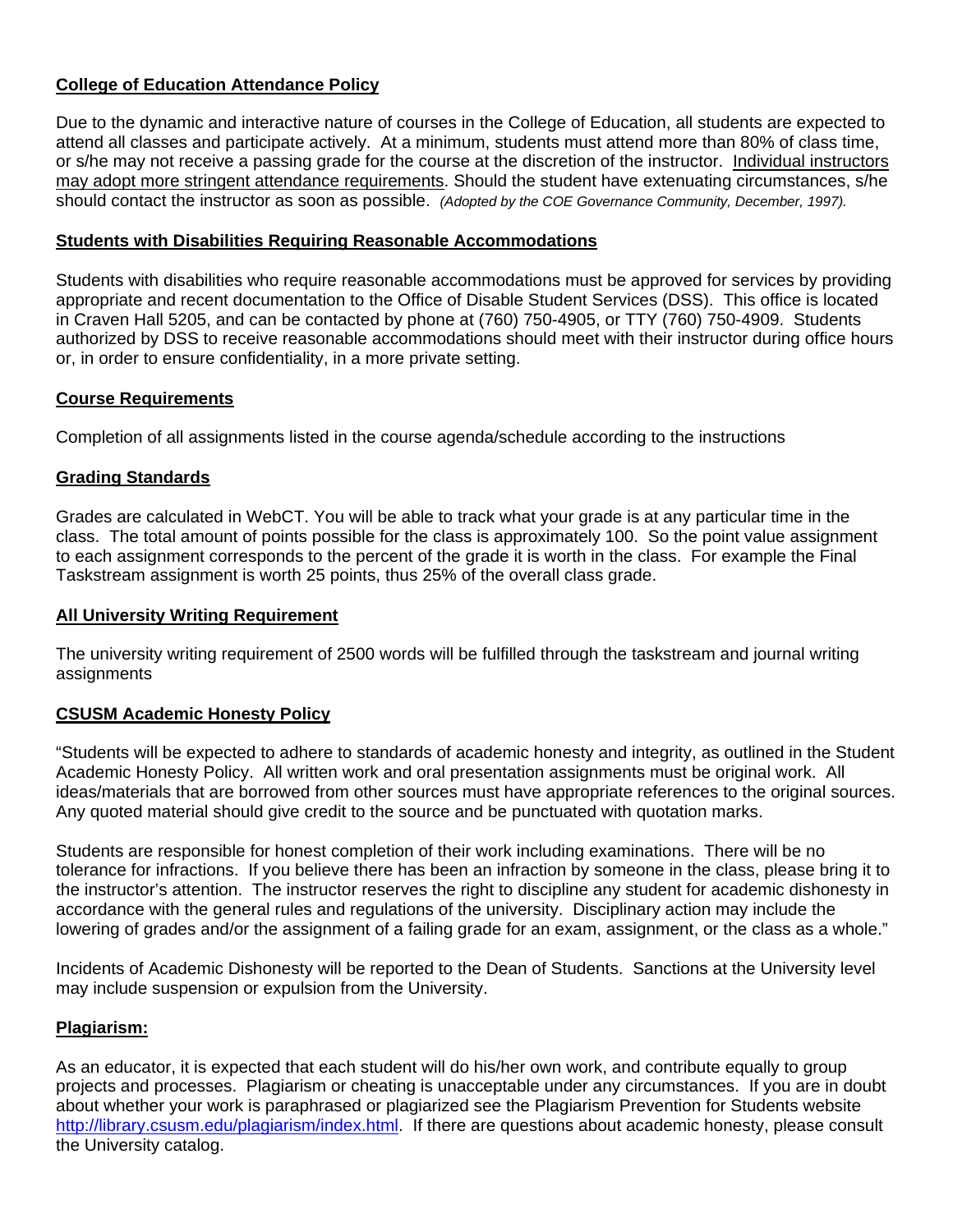## **Electronic Communication Protocol:**

Electronic correspondence is a part of your professional interactions. If you need to contact the instructor, email is often the easiest way to do so. It is my intention to respond to all received e-mails in a timely manner. Please be reminded that e-mail and on-line discussions are a very specific form of communication, with their own nuances and etiquette. For instance, electronic messages sent in all upper case (or lower case) letters, major typos, or slang, often communicate more than the sender originally intended. With that said, please be mindful of all e-mail and on-line discussion messages you send to your colleagues, to faculty members in the College of Education, or to persons within the greater educational community. All electronic messages should be crafted with professionalism and care.

Things to consider:

- Would I say in person what this electronic message specifically says?
- How could this message be misconstrued?
- Does this message represent my highest self?
- Am I sending this electronic message to avoid a face-to-face conversation?

In addition, if there is ever a concern with an electronic message sent to you, please talk with the author in person in order to correct any confusion.

### **Assignments and Assessment**

In order to successfully complete this course, the assignments must be completed at an acceptable level noted on assignment requirements and project rubrics. In addition to the assignments described below, performance assessment on the teacher candidate's ability to perform tasks using the software will be assessed. Because the content of this course contributes to passage of multiple TPEs, successful completion is imperative. Failure to successfully complete this course will prohibit a teacher candidate from continuing in the program beyond the first semester. The percentage of weight of each assignment is noted next to the description of the topic below.

| Assignment                        | Description                                                                                                                                                                                                                                                                                                                               | Points         |
|-----------------------------------|-------------------------------------------------------------------------------------------------------------------------------------------------------------------------------------------------------------------------------------------------------------------------------------------------------------------------------------------|----------------|
|                                   | Note: All assignments must be submitted to receive a passing grade.                                                                                                                                                                                                                                                                       |                |
| Attendance and<br>Participation   | Teacher candidates are expected to have a positive disposition toward<br>teaching and learning. They should help each other and create a<br>positive classroom environment for everyone. This means having a<br>positive attitude in class, being on time and actively engaged in<br>discussions and activities both in class and online. | $\overline{7}$ |
| <b>Discussion</b><br>Introduction | The purpose of this assignment is for students to introduce themselves,<br>to demonstrate the ability to contribute to online discussion boards, and<br>to apply Netiquette in the process.                                                                                                                                               | 3              |
| $ISTE -$<br>Taskstream<br>sign up | Proof that the students have signed up for the class requirements                                                                                                                                                                                                                                                                         | $\overline{2}$ |
| Pre Edtech<br>Survery             | Students compare growth on proficiencies for CA teachers.                                                                                                                                                                                                                                                                                 | 2              |
| Software<br>Evaluation            | The purpose of this assignment is to become familiar with software<br>copyright laws. Students will share their learning after becoming<br>knowledgeable about various issues related to ISTE NETS for Teachers,<br>Standard VI.                                                                                                          | 3              |
| Copyright                         | The purpose of this assignment is to become familiar with software<br>copyright laws. Students will share their learning after becoming<br>knowledgeable about various issues related to ISTE NETS for Teachers,<br>Standard VI. throughout the course and are submitted near the end of<br>the course for credit.                        | $\mathcal{P}$  |
| Video in                          | Students reflect on a particular video that they watched that made an                                                                                                                                                                                                                                                                     | $\overline{2}$ |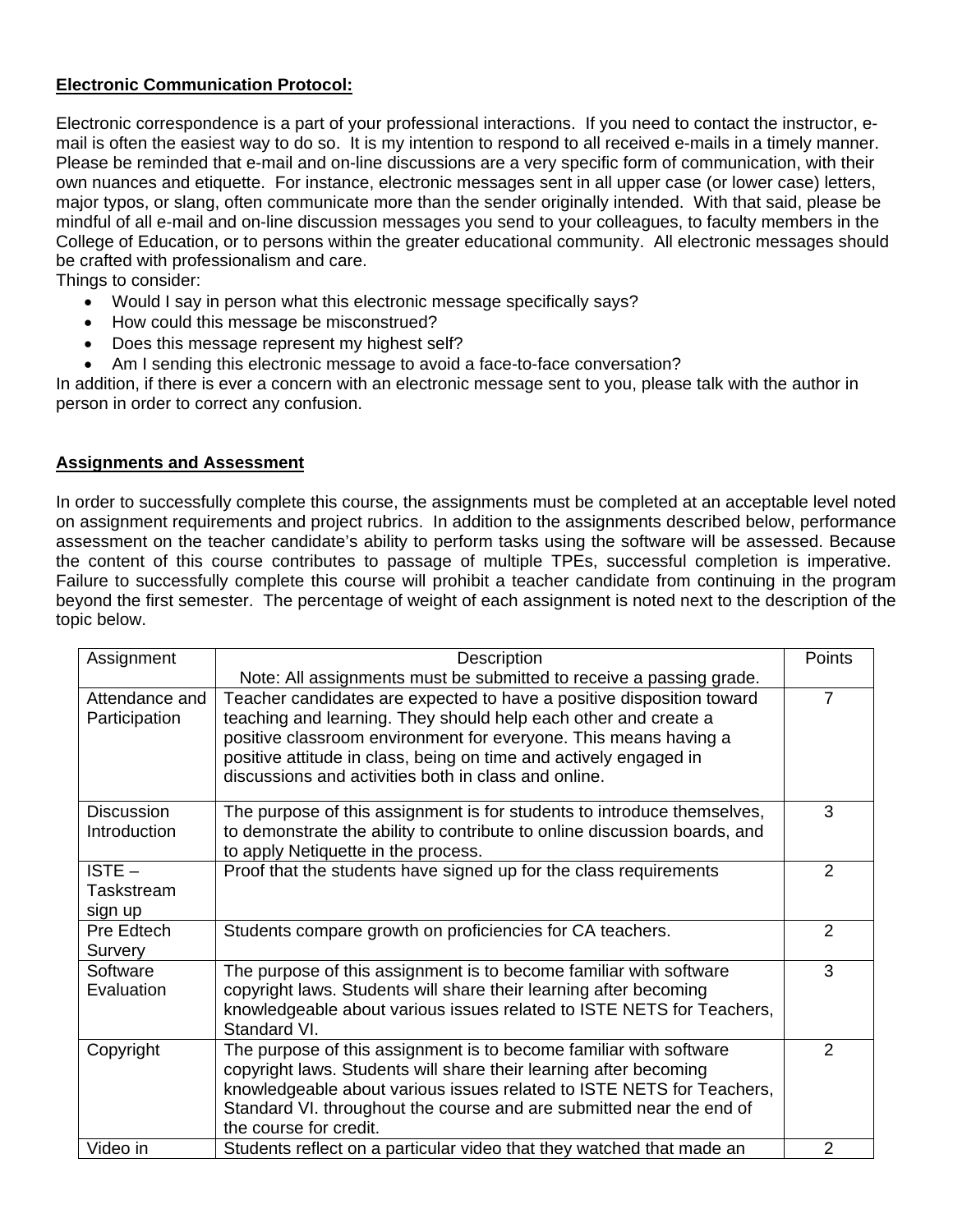| Education             | impact on how the view video in the classroom.                                         |                |
|-----------------------|----------------------------------------------------------------------------------------|----------------|
| File                  | This project involves the review of educational software. The purpose of th            | 2              |
| Organization          | project is to demonstrate understanding of the software in terms of studer             |                |
| image                 | academic content standards and reflecting on the user interface and                    |                |
|                       | characteristics of the software for educational purposes.                              |                |
| Google                | Through use of a web-based resource/tool, students will organize and                   | 4              |
| Bookmark-             | manage online resources for projects and share with others. This tool                  |                |
| Internet              | will allow students to continue to organize and share resources                        |                |
| Assignment            | throughout COE program experiences. The assignment requires                            |                |
|                       | evaluation and review of educational web sites and reflection on                       |                |
|                       | classroom use.                                                                         |                |
| Classroom             | Through the use of Microsoft word students created a classroom                         | 4              |
| Newsletter            | newsletter written to parents. The newsletter will include high level word             |                |
|                       | processing skills, such as table layout, bullet formatting and graphic                 |                |
|                       | alignment.                                                                             |                |
| Statement of          | The purpose of this assignment is to learn how to scan and to upload a                 | 2              |
| Your Own              | file stating that all the work in their portfolio is their own work.                   |                |
| <b>Work</b>           |                                                                                        |                |
| Making the            | Students use an electronic grading program to create a professional                    | 3              |
| Grade                 | looking report on an individual student.                                               |                |
| Spreadsheet           | Students use a spreadsheet in a variety of ways to organize and present                | 4              |
|                       | information. Students reflect on educationally appropriate uses of a                   |                |
|                       | spreadsheet tool and differentiate between various tools for organizing                |                |
|                       | information.                                                                           |                |
| Taskstream #1         | Students will start their use of the on-line portfolio and ask for feedback            | 3              |
|                       | from the instructor through this interface.                                            |                |
| PowerPoint            | Use PowerPoint to create a multimedia lesson related to a California                   | 6              |
| <b>Standards</b>      |                                                                                        |                |
| Lesson                | State Educational Standard. The presentation will include music, video<br>and effects. |                |
| Journals 1-5          | Students reflect on course readings and activities from the textbook                   | 5              |
|                       | website that supports concepts related to the ISTE standards. Entries                  |                |
|                       | are made to the journal                                                                |                |
| <b>PowerPoint</b>     | After viewing other students PowerPoint Presentations student will                     | $\overline{2}$ |
| Reflection            | reflect on what they learned and how they plan to use PowerPoint in                    |                |
|                       | their classroom.                                                                       |                |
| Graphic               | This project involves the use of concept-mapping software for                          | 3              |
| Organizer             | brainstorming an educational topic using text and graphics. The activity               |                |
|                       | will provide an opportunity to consider this application for support of                |                |
|                       | writing with students in K-12 classrooms.                                              |                |
| <b>Teacher-Class</b>  | This project uses a template/tool on the web to create an activity for                 | 3              |
| Web Site              | students to explore concepts related to standards and specific                         |                |
|                       | curriculum topics. An introduction and directions for a student activity               |                |
|                       | using Web sites related to (a) content standard(s) will be hosted on a                 |                |
|                       | remote server for sharing with other educators.                                        |                |
| Internet              | Students will create an online interactive activity that will lead their               | 3              |
| <b>Treasure Hunt</b>  | students through a learning activity related to a California State                     |                |
|                       | <b>Educational Standard</b>                                                            |                |
| Google Earth          | Students will create a customized tour using Google earth. The tour will               | 4              |
| Tour                  | be created around a California State Educational Standard                              |                |
| Artifact              |                                                                                        | $\overline{2}$ |
|                       | Download the Tracking Sheet from Electronic Portfolio page of College                  |                |
| <b>Tracking Sheet</b> | of Education web site begin to fill it in. Put in all your artifacts to date.          | $\overline{4}$ |
| Journals 6-9          | Students reflect on course readings and activities from the textbook                   |                |
|                       | website that supports concepts related to the ISTE standards. Entries                  |                |
|                       | are made to the journal in Google Docs                                                 |                |
| Video Group           | Students will work in groups to complete a digital video of how to teach a             | 6              |